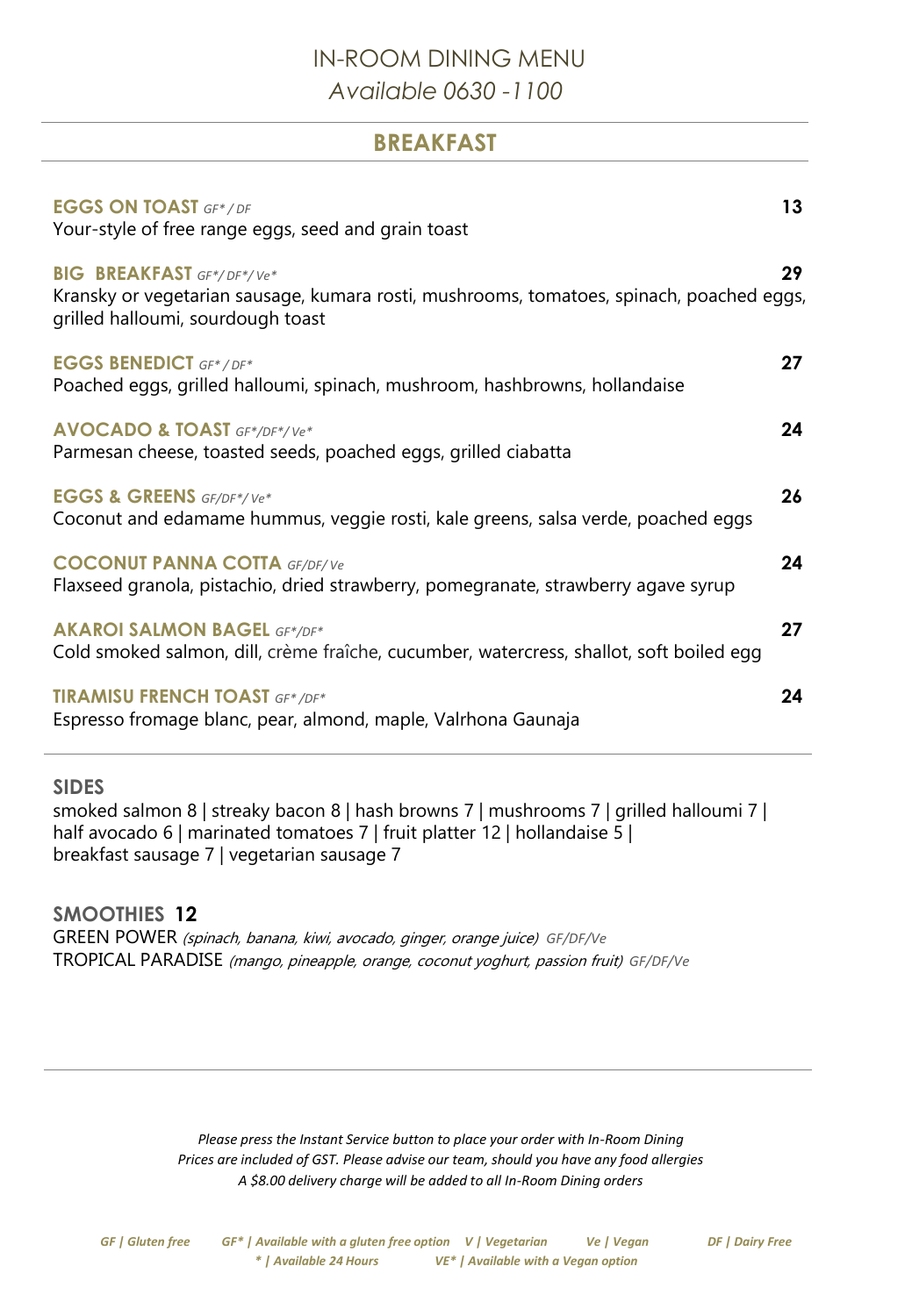# IN-ROOM DINING MENU *Available 1100 - 2300*

### **LUNCH & DINNER**

#### **ENTREE**

| <b>GRILLED FLATBREAD GF</b><br>Spring onion, herbs, olive tapenade, local olive oil                                                                                 | 14 |
|---------------------------------------------------------------------------------------------------------------------------------------------------------------------|----|
| <b>BEETROOT AND BURRATA GF*</b><br>Massimo's burrata, pickled baby beetroot, beet leaves, chili, mint, walnut                                                       | 22 |
| <b>DUCK MOUSSE GF*</b><br>Apricot and pear chutney, picked vegetables, grilled ciabatta                                                                             | 18 |
| <b>BROKEN FALAFEL GF/DF*</b><br>Spiced sunflower seeds, carrot, alfalfa, coriander, smoked garlic labneh, tahini dressing                                           | 18 |
| <b>STEAMED GREEN MUSSELS GF/DF</b><br>Nduja sauce, gremolata, grilled lemon                                                                                         | 22 |
| <b>CHARCUTERIE BOARD GF*/DF</b><br>Three cured meats, marinated olives, nduja, grilled ciabatta                                                                     | 28 |
| <b>SOUPS</b>                                                                                                                                                        |    |
| <b>SPRING MINESTRONE</b> GF*/DF/Ve Available 24 Hours<br>Kale, sweet peas, cannellini beans, zucchini, oregano, celery, tomato, garlic baguette                     | 16 |
| <b>SEAFOOD CHOWDER &amp; BAGUETTE GF*/DF</b><br>Coconut and saffron broth, diamond clams, mussels, prawns, fish                                                     | 24 |
| <b>SALADS</b>                                                                                                                                                       |    |
| <b>GREEN BOWL</b> GF/Ve/DF<br>Sweet peas, green beans, zucchini, broccoli, almonds, edamame &<br>avocado cream, quinoa                                              | 24 |
| <b>SERRANO &amp; MELON SALAD GF</b><br>Baby rocket, cherry tomatoes, mozzarella                                                                                     | 26 |
| <b>CAESAR SALAD</b> GF*/DF*<br><b>Available 24 Hours</b><br>Baby gem leaves, crouton, parmesan, pancetta, soft boiled egg, Ortiz anchovy,<br>organic chicken breast | 32 |

*Please press the Instant Service button to place your order with In-Room Dining Prices are included of GST. Please advise our team, should you have any food allergies. A \$8.00 delivery charge will be added to all In-Room Dining orders*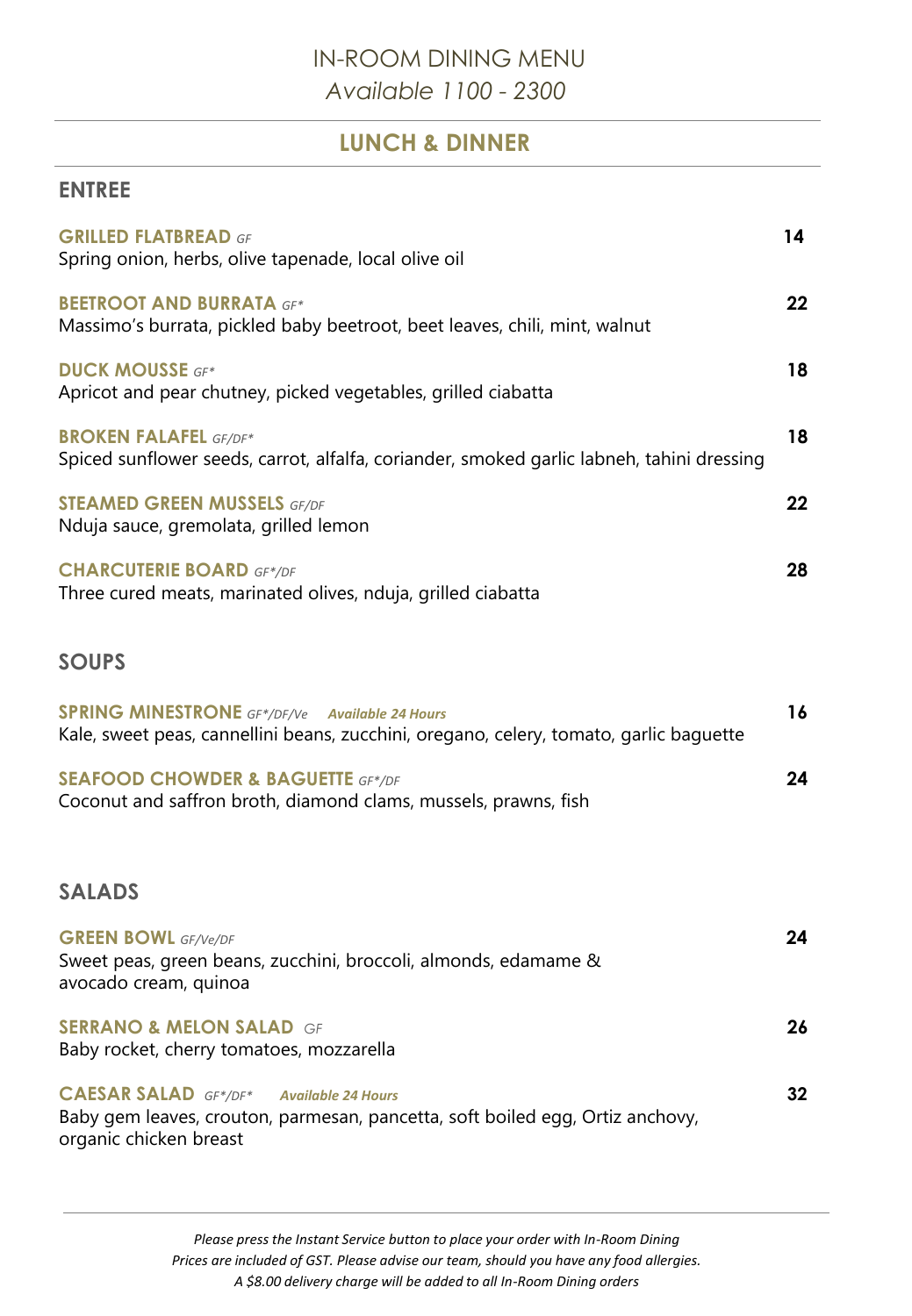## IN-ROOM DINING MENU *Available 1100 - 2300*

### **LUNCH & DINNER**

#### **MAINS**

| <b>CAULIFLOWER HEART GF/VE*/DF</b><br>Slow roast cauli, lemon & chive 'cous cous', spiced peppers and almonds                        | 29              |
|--------------------------------------------------------------------------------------------------------------------------------------|-----------------|
| <b>AKAROA GRILLED SALMON GF/DF*</b><br>Grilled broccolini, saffron beurre blanc, crushed potatoes                                    | 34              |
| <b>ORGANIC CHICKEN LEG DF/GF</b><br>Green beans salad, hazelnuts, smoked carrot purée                                                | 36              |
| <b>ROAST PORK CHOP</b><br>Celeriac purée, apple & fennel salad, mustard                                                              | 36              |
| <b>TOMATOES &amp; BASIL TAGLIATELLE DF*</b><br>Zucchini, green olives, parmesan cheese                                               | 28              |
| <b>CIDER BATTERED FISH &amp; CHIPS GF/DF</b><br>Shoestring fries, garden salad, tartare sauce, lemon                                 | 32 <sub>2</sub> |
| <b>CHEESE BURGER* GF*</b><br><b>Available 24 Hours</b><br>Wagyu beef, cheddar, house pickles, tomato, gem leaves, smoked chili mayo  | 29              |
| <b>PLANT BASED BURGER GF*/DF/Ve</b><br>Vegan patty, cashew cheese, gem leaves, tomato, house pickles, vegan aioli                    | 28              |
| <b>STEAK &amp; FRIES</b> GF/DF*<br>200g beef tenderloin, caramelised onions, beef jus, fried eggs,<br>watercress and caper salad     | 38              |
| <b>CLUB SANDWICH</b> * GF*/DF* Available 24 Hours<br>Grilled chicken, bacon, lettuce, tomato, cheddar cheese, sourdough toast, fries | 30              |

*Please press the Instant Service button to place your order with In-Room Dining Prices are included of GST. Please advise our team, should you have any food allergies. A \$8.00 delivery charge will be added to all In-Room Dining orders*

*GF | Gluten free GF\* | Available with a gluten free option V | Vegetarian Ve | Vegan DF | Dairy Free \* | Available 24 Hours VE\* | Available with a Vegan option*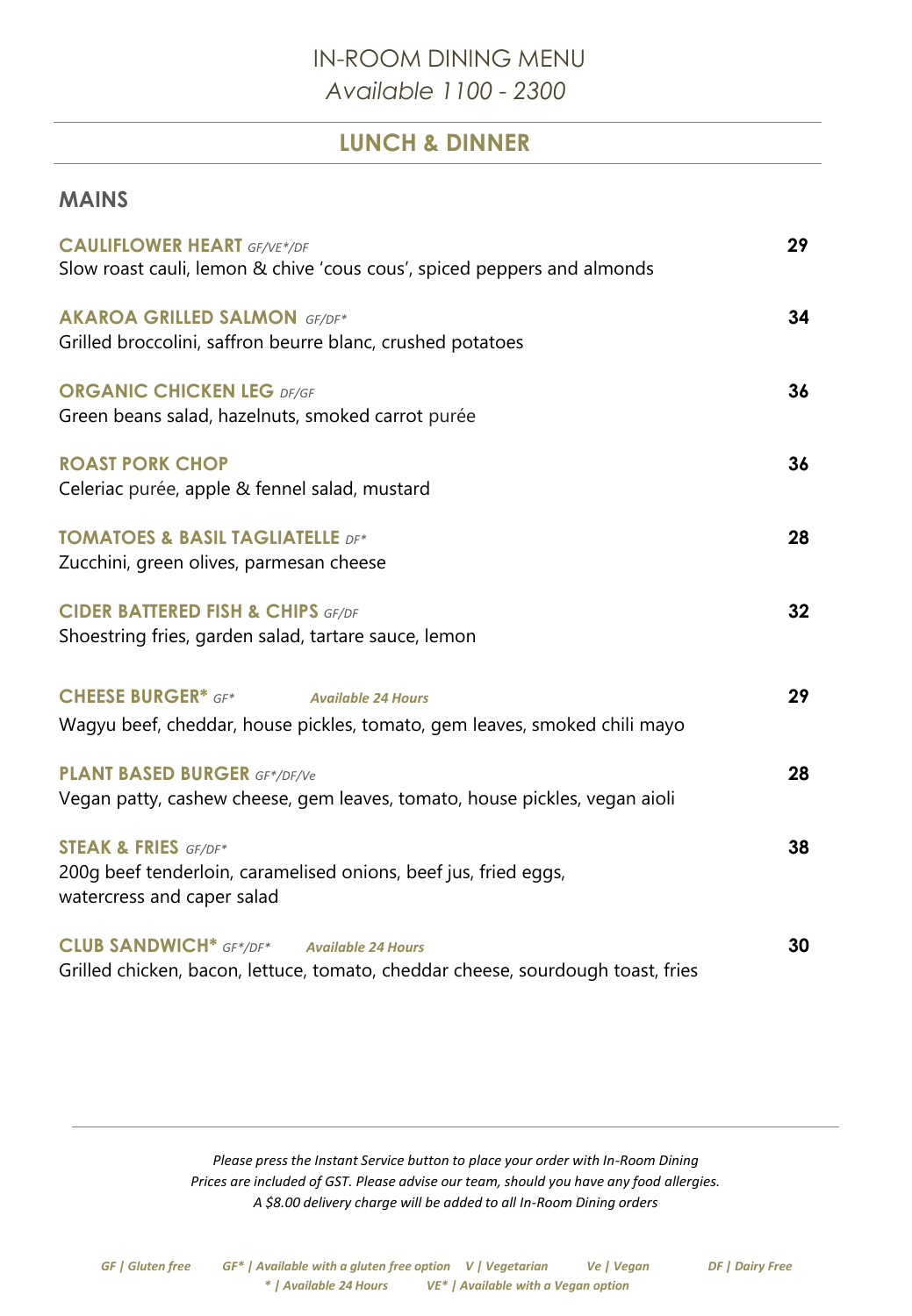## IN-ROOM DINING MENU *Available 1100 - 2300*

### **LUNCH & DINNER**

#### **SIDES**

| <b>GRILLED BROCCOLI</b> GF/DF<br>Black garlic aioli, lemon, chili                                                              | 13                |
|--------------------------------------------------------------------------------------------------------------------------------|-------------------|
| <b>ROASTED BABY CARROTS GF/DF*</b><br>Miso butter, slivered almonds, citrus yogurt                                             | 16                |
| <b>PROVENCAL FRIES</b> GF/DF Available 24 Hours<br>Truffle mayonnaise                                                          | $12 \overline{ }$ |
| <b>KUMARA WEDGES</b> GF/DF Available 24 Hours<br>Chives, sour cream                                                            | 13                |
| <b>DESSERTS</b>                                                                                                                |                   |
| <b>ICE CREAM &amp; SORBET SELECTION</b> GF/DF* Available 24 Hours<br>Pistachio crumbs, fresh berries                           | 16                |
| <b>THREE CHEESE BOARD</b> GF*<br>Quince jelly, fresh fruits, fig chutney, poppy seed crackers                                  | 28                |
| <b>CHOCOLATE MOUSSE Df/Ve</b><br>Sesame, tuille, passionfruit sauce, nectarine ice cream                                       | 16                |
| <b>PETITS FOURS</b><br>Chocolate truffles, macarons, crème brûlée, profiteroles, lemon tart                                    | 21                |
| <b>SUMMER PAVLOVA</b> GFF Available 24 Hours<br>Plums & strawberries, vanilla mascarpone, white chocolate, raspberry ice cream | 16                |

*Please press the Instant Service button to place your order with In-Room Dining Prices are included of GST. Please advise our team, should you have any food allergies. A \$8.00 delivery charge will be added to all In-Room Dining orders*